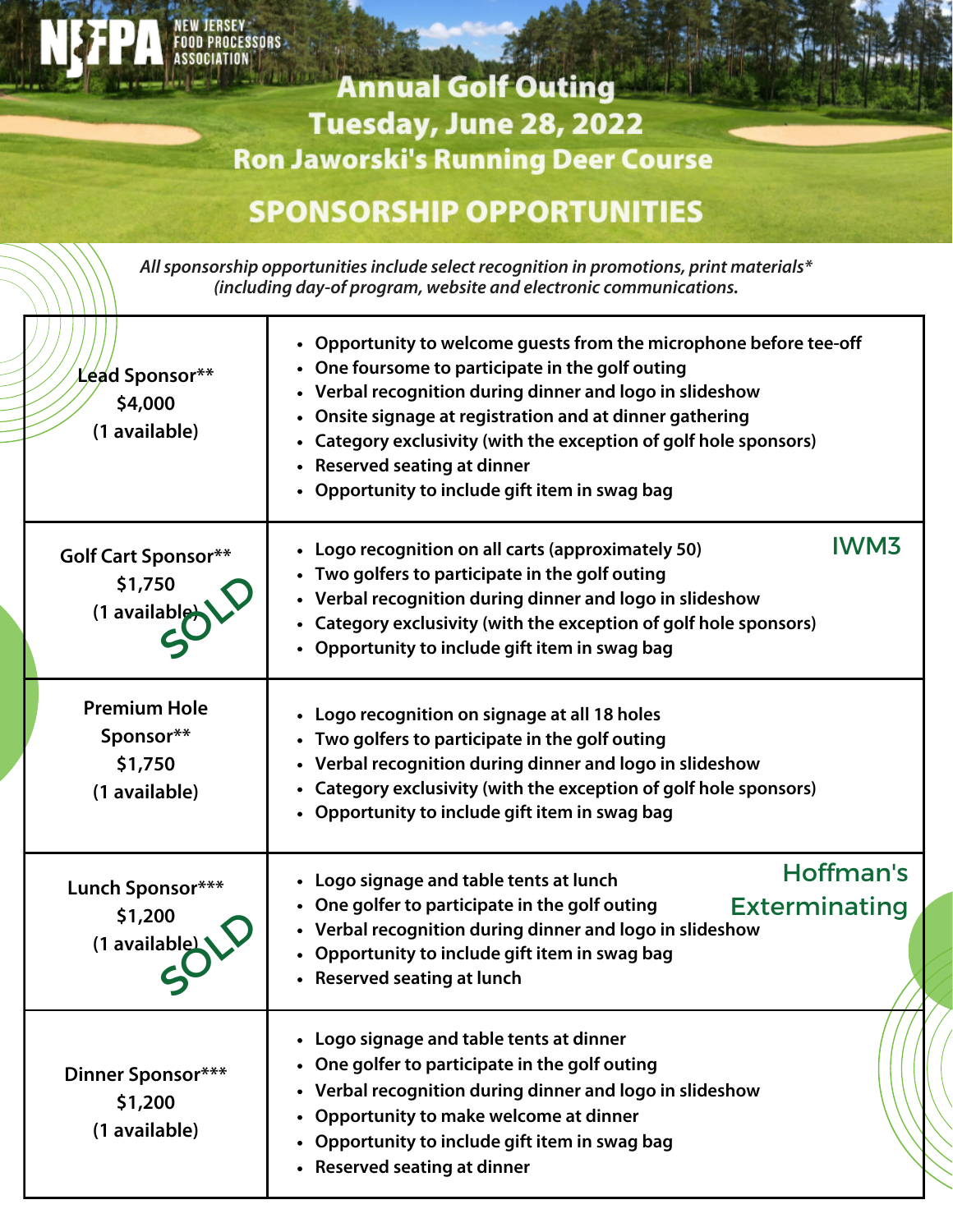| <b>Beverage Cart</b><br>Sponsor***<br>\$1,000 (1 availab              | • Logo recognition on beverage cart(s) during play (usually two but the<br>number of carts is dependent on registration)<br>• Verbal recognition during dinner and logo in slideshow<br>• Opportunity to include gift item in swag bag<br><b>Grassi CPAs</b>                                                                                                                                                      |
|-----------------------------------------------------------------------|-------------------------------------------------------------------------------------------------------------------------------------------------------------------------------------------------------------------------------------------------------------------------------------------------------------------------------------------------------------------------------------------------------------------|
| <b>Snack Stand</b><br>Sponsor***<br>\$750 (1 availab                  | • Logo recognition on snack stand during play<br>• Verbal recognition during dinner and logo in slideshow<br><b>Hughes</b><br>• Opportunity to include gift item in swag bag<br><b>Environmental Engineering</b>                                                                                                                                                                                                  |
| Swag Bag Sponsor*<br>$$750$ (1 available                              | • Opportunity to purchase sponsor branded bags for all attendees (approx.<br>125). The cost of the bags is the responsibility of the sponsor SmithBro.<br>• Verbal recognition during dinner and logo in slideshow<br><u>Sustain</u><br>Opportunity to personally distribute bags at event day golf registration                                                                                                  |
| <b>Award Sponsor</b><br>\$500 (1 available)                           | Acme<br>• Opportunity to present the winners of the tournament<br>• Name on signage placed for the award distribution<br>Corrugated<br>• Verbal recognition during dinner and logo in slideshow<br>Box Co                                                                                                                                                                                                         |
| <b>Contest Sponsor</b><br>\$250 (4 available)<br><b>Two available</b> | • Name on signage at respective contest hole. Select from Closest to the<br><b>Tin #1, Closest to the Pin #2, Longest drive, Straightest drive</b><br>• Verbal recognition during dinner and logo in slideshow<br>• Opportunity to present respective contest prizes during dinner program<br>• Presence includes both on the course and during the dinner<br>Katz/Pierz: Closest to the Pin #1 and Longest Drive |
| <b>Corn Hole Sponsor</b><br>\$250 (1 available                        | Delaware Valley Packaging<br>• Name on corn hole boards<br><b>Group</b><br>• Corn hole to be placed near putting contest / near club house<br>• Verbal recognition during dinner and logo in slideshow                                                                                                                                                                                                            |
| <b>Swag Sponsor</b><br>\$200 (unlimited)                              | • Recognition as swag sponsor in all materials<br>• Sponsor is responsible for providing swag items for inclusion in the swag<br>bag distributed to all attendees (expected participation of 100-125)                                                                                                                                                                                                             |
| <b>Hole Co-Sponsor</b><br>\$100 (unlimited)                           | • Sponsor sign placement on golf hole                                                                                                                                                                                                                                                                                                                                                                             |
| <b>Raffle Prize</b><br>Contribution                                   | • Sponsor has the opportunity to donate an item or contribute \$50 towards/<br>the NJFPA purchase of an item                                                                                                                                                                                                                                                                                                      |

**\*Allsponsorshipsinclude printed program, respective signage, NJFPA website, and promotions. Forsignage and program, the sponsorship must be confirmed by Friday,June 17, 2022.**

**\*\* Category exclusivity and right of first refusal for 2023**

**\*\*\* Right of first refusal for 2023**

 $11111$